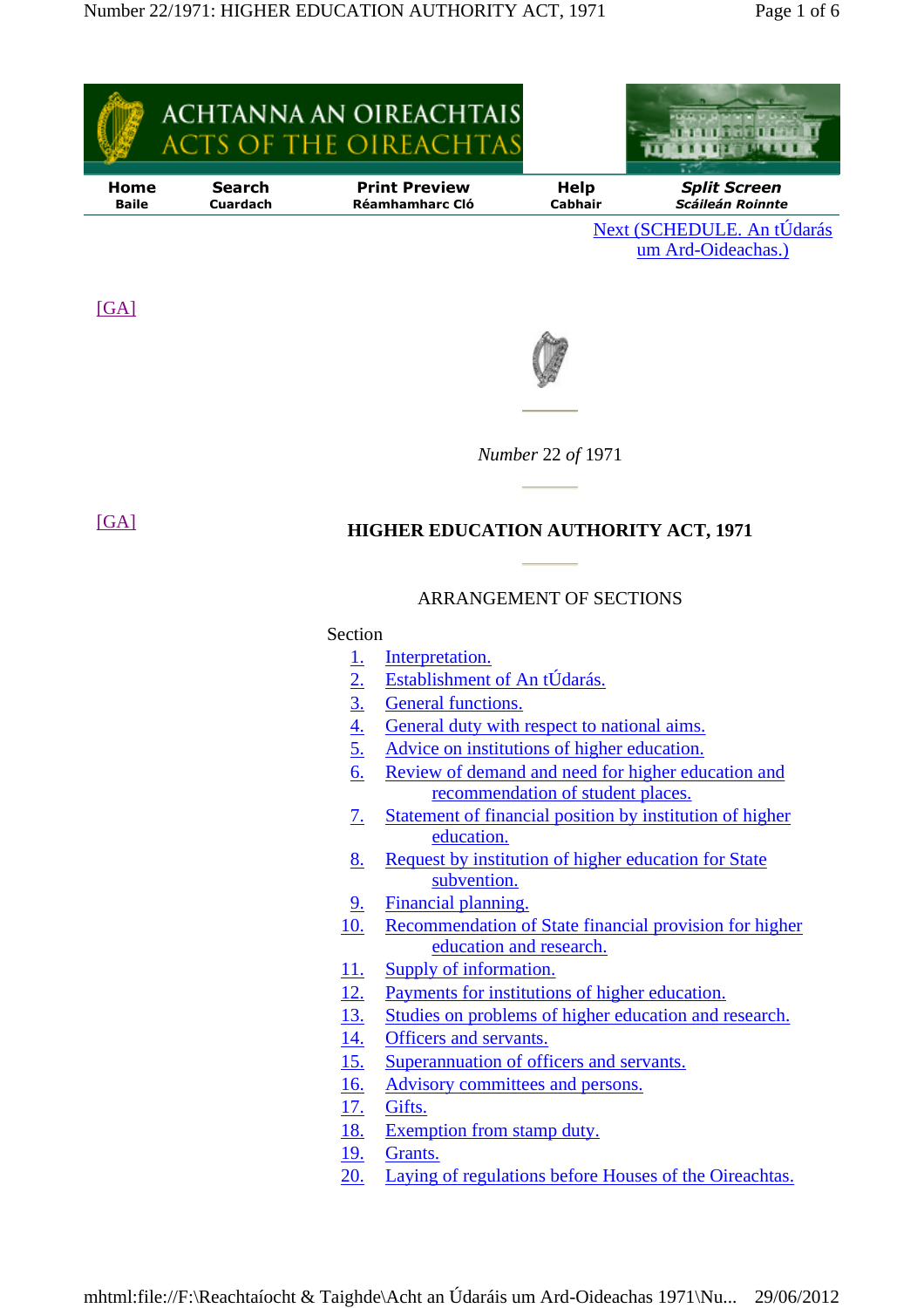21. Short title and commencement.

## **SCHEDULE**



*Number* 22 *of* 1971

## **HIGHER EDUCATION AUTHORITY ACT, 1971**

## AN ACT TO ESTABLISH A BODY TO BE KNOWN AS AN tUDARAS UM ARD-OIDEACHAS, TO DEFINE ITS POWERS AND DUTIES AND TO PROVIDE FOR RELATED MATTERS. [27*th July*, 1971.]

BE IT ENACTED BY THE OIREACHTAS AS FOLLOWS:

| [GA]            | Interpretation.                 | <b>1.</b> $-(1)$ In this Act—                                                                                                                                                                                                                                                                     |
|-----------------|---------------------------------|---------------------------------------------------------------------------------------------------------------------------------------------------------------------------------------------------------------------------------------------------------------------------------------------------|
| [GA]            |                                 | "academic member" means a member of An tÚdarás who, at the time of<br>his appointment as such member, held an academic post;                                                                                                                                                                      |
| [GA]            |                                 | " <i>academic post</i> " means a post in an institution of higher education (other<br>than a post as chancellor or chief officer of a university or college<br>thereof) all or part of the duties of the holder of which is to teach any<br>students of the institution or to carry out research; |
| [GA]            |                                 | " <i>functions</i> " includes powers and duties;                                                                                                                                                                                                                                                  |
| [GA]            |                                 | "institution of higher education" means-                                                                                                                                                                                                                                                          |
| [GA]            |                                 | $(a)$ a university,                                                                                                                                                                                                                                                                               |
| [GA]            |                                 | $(b)$ a college of a university, or                                                                                                                                                                                                                                                               |
| [GA]            |                                 | $(c)$ an institution which the Minister, after consultation with An<br>tÚdarás, designates by regulations as an institution of higher<br>education for the purposes of this Act;                                                                                                                  |
| [GA]            |                                 | "the Minister" means the Minister for Education;                                                                                                                                                                                                                                                  |
| [GA]            |                                 | "An tÚdarás" has the meaning specified in section 2 (1).                                                                                                                                                                                                                                          |
| [GA]            |                                 | (2) A reference in this Act to performance of functions includes, with<br>respect to powers, a reference to exercise of those powers.                                                                                                                                                             |
| $\mathsf{[GA]}$ | Establishment of<br>An tÚdarás. | $2. -1$ ) There shall, by virtue of this section, be established a body to<br>be known as An tÚdarás um Ard-Oideachas to perform the functions<br>given to it by this Act (in this Act referred to as An tÚdarás).                                                                                |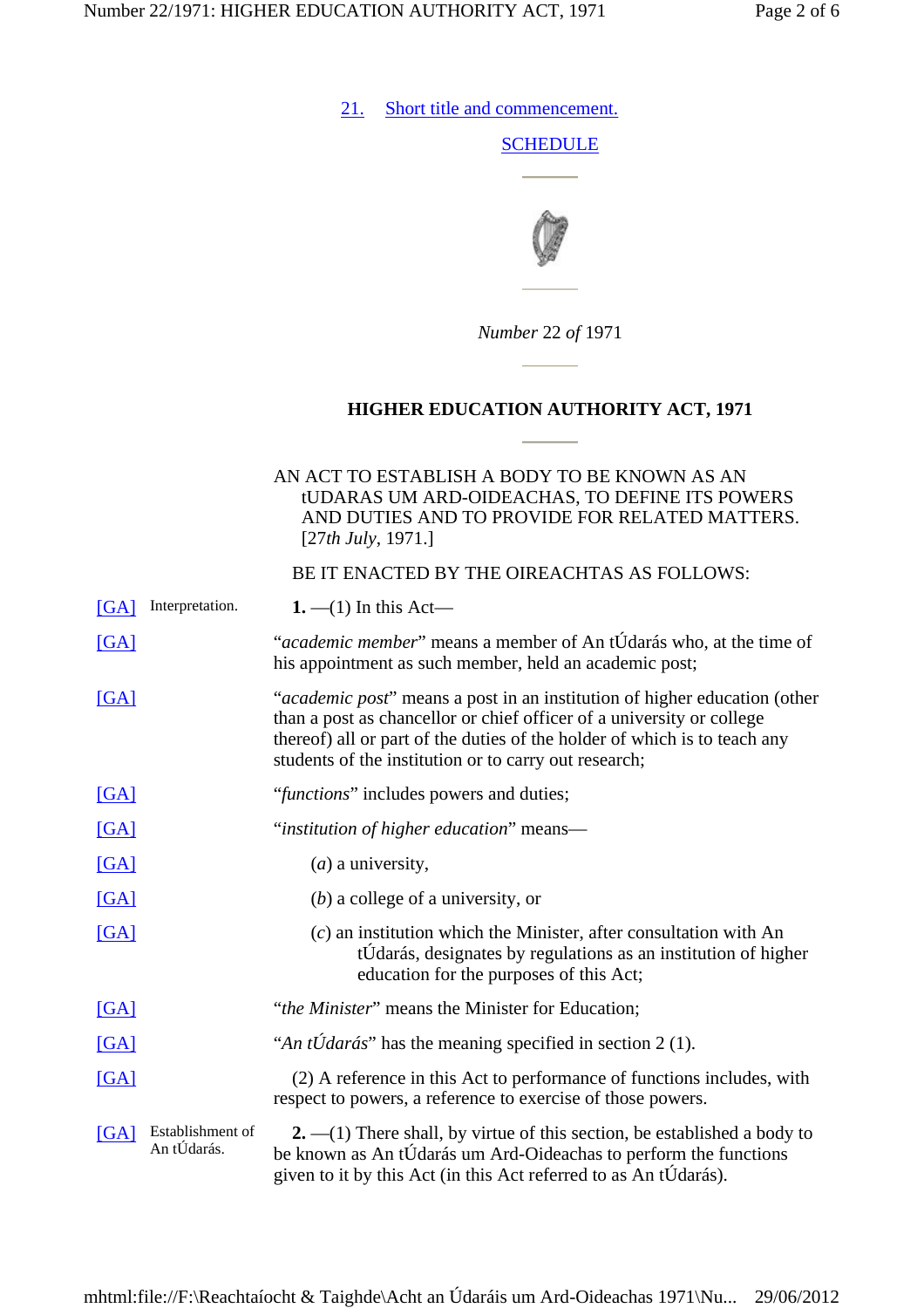| [GA]            |                                                                                                     | (2) The provisions of the <b>Schedule</b> to this Act shall apply to An<br>tUdarás.                                                                                                                                                                                                                                                               |
|-----------------|-----------------------------------------------------------------------------------------------------|---------------------------------------------------------------------------------------------------------------------------------------------------------------------------------------------------------------------------------------------------------------------------------------------------------------------------------------------------|
| [GA]            | General<br>functions.                                                                               | 3. — An tÚdarás shall, in addition to the specific functions given to it<br>by this Act, have the general functions of—                                                                                                                                                                                                                           |
| [GA]            |                                                                                                     | ( <i>a</i> ) furthering the development of higher education,                                                                                                                                                                                                                                                                                      |
| [GA]            |                                                                                                     | (b) assisting in the co-ordination of State investment in higher<br>education and preparing proposals for such investment,                                                                                                                                                                                                                        |
| [GA]            |                                                                                                     | (c) promoting an appreciation of the value of higher education and<br>research,                                                                                                                                                                                                                                                                   |
| [GA]            |                                                                                                     | (d) promoting the attainment of equality of opportunity in higher<br>education,                                                                                                                                                                                                                                                                   |
| [GA]            |                                                                                                     | (e) promoting the democratisation of the structure of higher<br>education.                                                                                                                                                                                                                                                                        |
| [GA]            | General duty<br>with respect to<br>national aims.                                                   | 4. — In performing its functions, An tÚdarás shall bear constantly in<br>mind the national aims of restoring the Irish language and preserving and<br>developing the national culture and shall endeavour to promote the<br>attainment of those aims.                                                                                             |
| [GA]            | Advice on<br>institutions of<br>higher education.                                                   | 5. — An tÚdarás shall advise the Minister on the need or otherwise for<br>the establishment of new institutions of higher education, on the nature<br>and form of those institutions and on the legislative measures required in<br>relation to their establishment or in relation to any existing institution of<br>higher education.            |
| $[GA]$          | Review of<br>demand and need<br>for higher<br>education and<br>recommendation<br>of student places. | $6. - (1)$ An tÚdarás shall maintain a continuous review of the demand<br>and need for higher education.                                                                                                                                                                                                                                          |
| $\mathsf{[GA]}$ |                                                                                                     | (2) An tUdarás shall recommend to the Minister the overall provision<br>of student places to be made within the higher education system having<br>regard to the need to maintain a reasonable balance in the distribution of<br>the total number of students between the institutions of higher education.                                        |
| [GA]            | Statement of<br>financial position<br>by institution of<br>higher education.                        | 7. — An tÚdarás may, annually or at such other intervals as it may<br>determine, require any institution of higher education to submit a<br>statement of its financial position to An tÚdarás and it shall be the duty of<br>every institution of higher education to comply with any requirements<br>which are imposed on it under this section. |
| [GA]            | Request by<br>institution of<br>higher education<br>for State<br>subvention.                        | $\mathbf{8}$ . $\!-(1)$ Any request by an institution of higher education for State<br>subvention shall be submitted by the institution to An tÚdarás in such<br>manner as An tÚdarás may require.                                                                                                                                                |
| [GA]            |                                                                                                     | (2) Requests submitted under this section shall be examined by An<br>tUdarás annually or at such other intervals as it may determine.                                                                                                                                                                                                             |
| $\mathsf{[GA]}$ | Financial<br>planning.                                                                              | 9. - An tÚdarás may relate annual or other financial requirements of<br>institutions of higher education to financial planning over such periods as                                                                                                                                                                                               |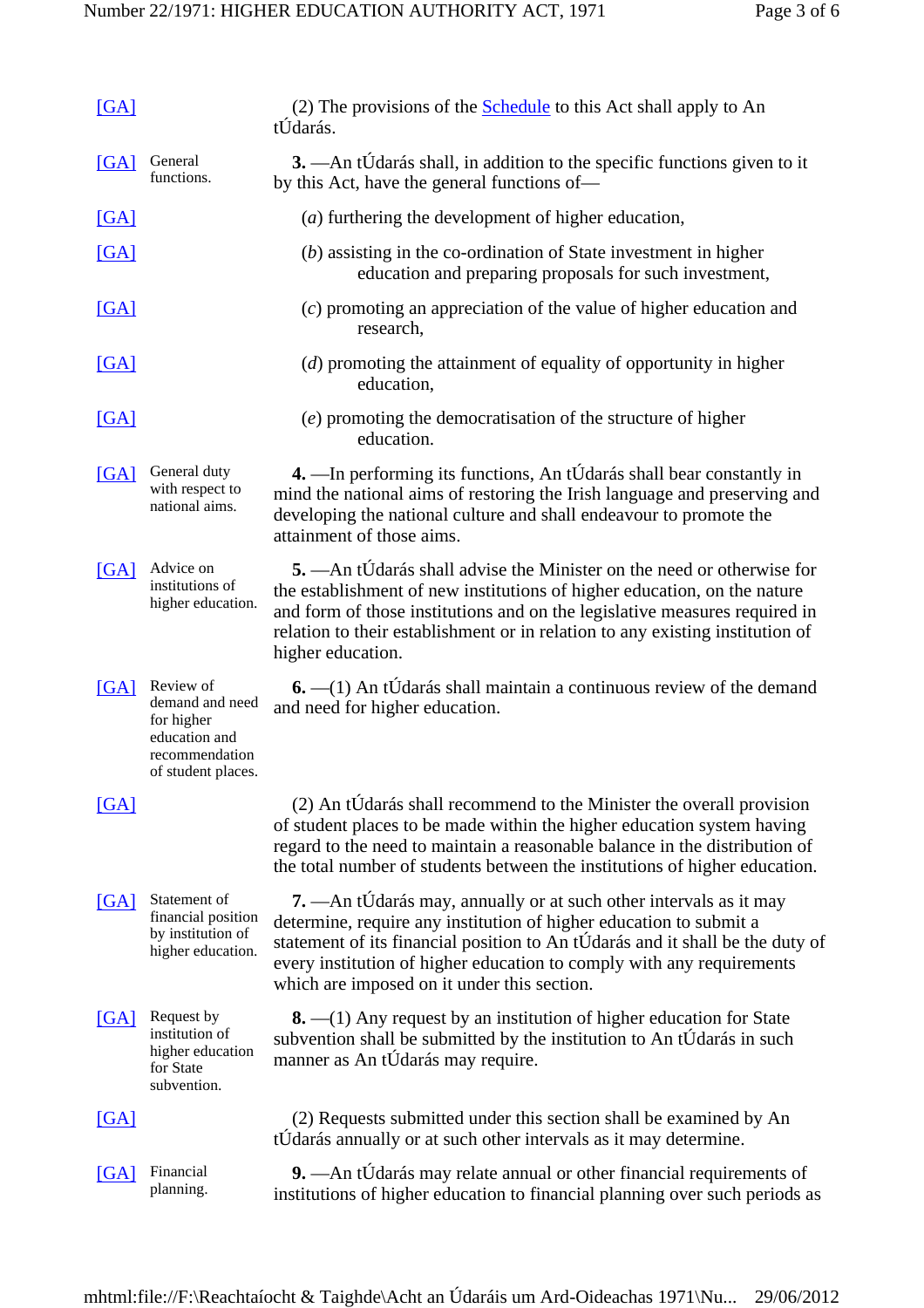it considers suitable.

| [GA]              | Recommendation<br>of State financial<br>provision for<br>higher education<br>and research. | 10. - (1) An tÚdarás shall assess amounts of State financial provision,<br>both current and capital, which it recommends for higher education and<br>research or for any part thereof, either in relation to current or future<br>periods.                                                                                                                                                            |
|-------------------|--------------------------------------------------------------------------------------------|-------------------------------------------------------------------------------------------------------------------------------------------------------------------------------------------------------------------------------------------------------------------------------------------------------------------------------------------------------------------------------------------------------|
| $\Gamma$ GA       |                                                                                            | (2) In making assessments under this section in respect of institutions<br>of higher education, An tÚdarás shall have regard to the accommodation<br>capacity for students of each institution and to the maintenance of a<br>reasonable balance in the distribution of the total number of students as<br>between institutions.                                                                      |
| [GA]              | Supply of<br>information.                                                                  | 11. — An institution of higher education shall supply to An tÚdarás all<br>such information relative to the institution as An tUdarás may require for<br>the purpose of performing its functions.                                                                                                                                                                                                     |
| [GA]              | Payments for<br>institutions of<br>higher education.                                       | 12. $-(1)$ There shall be paid to An tÚdarás, out of moneys provided by<br>the Oireachtas, such amounts for institutions of higher education as may<br>be approved of by the Minister with the consent of the Minister for<br>Finance.                                                                                                                                                                |
| [GA]              |                                                                                            | (2) Any payment to an institution which An tÚdarás makes out of the<br>amounts that it receives under the foregoing subsection shall be made in<br>such manner and subject to such conditions as An tÚdarás thinks fit.                                                                                                                                                                               |
| [GA]              | Studies on<br>problems of<br>higher education<br>and research.                             | 13. - An tÚdarás may institute and conduct studies on such problems<br>of higher education and research as it considers appropriate and may<br>publish reports of such studies.                                                                                                                                                                                                                       |
| [GA]              | Officers and<br>servants.                                                                  | $14. - (1)$ An tÚdarás may appoint such and so many persons to be its<br>officers and servants as, subject to the approval of the Minister, it from<br>time to time thinks proper.                                                                                                                                                                                                                    |
| $\left[GA\right]$ |                                                                                            | (2) An officer or servant of An tÚdarás shall hold his office or<br>employment on such terms and conditions as An tÚdarás, subject to the<br>approval of the Minister, from time to time determines.                                                                                                                                                                                                  |
| GAI               |                                                                                            | (3) An tÚdarás may, with the consent of the Minister, remove any<br>officer or servant of An tÚdarás from being its officer or servant.                                                                                                                                                                                                                                                               |
| [GA]              |                                                                                            | (4) Subject to subsection (5) of this section, there shall be paid by An<br>tÚdarás to its officers and servants such remuneration and allowances as,<br>subject to the approval of the Minister given with the consent of the<br>Minister for Finance, it determines from time to time.                                                                                                              |
| [GA]              |                                                                                            | (5) Where a person who is either an officer or servant in the<br>employment of An tÚdarás becomes a member of either House of the<br>Oireachtas-                                                                                                                                                                                                                                                      |
| $\overline{[GA]}$ |                                                                                            | $(a)$ he shall, during the period commencing upon his becoming<br>entitled under the Standing Orders of that House to sit therein<br>and ending either when he ceases to be a member of that<br>House or, if it should sooner happen, upon his resignation or<br>retirement from such employment or upon the termination of<br>such employment by An tÚdarás, stand seconded from such<br>employment, |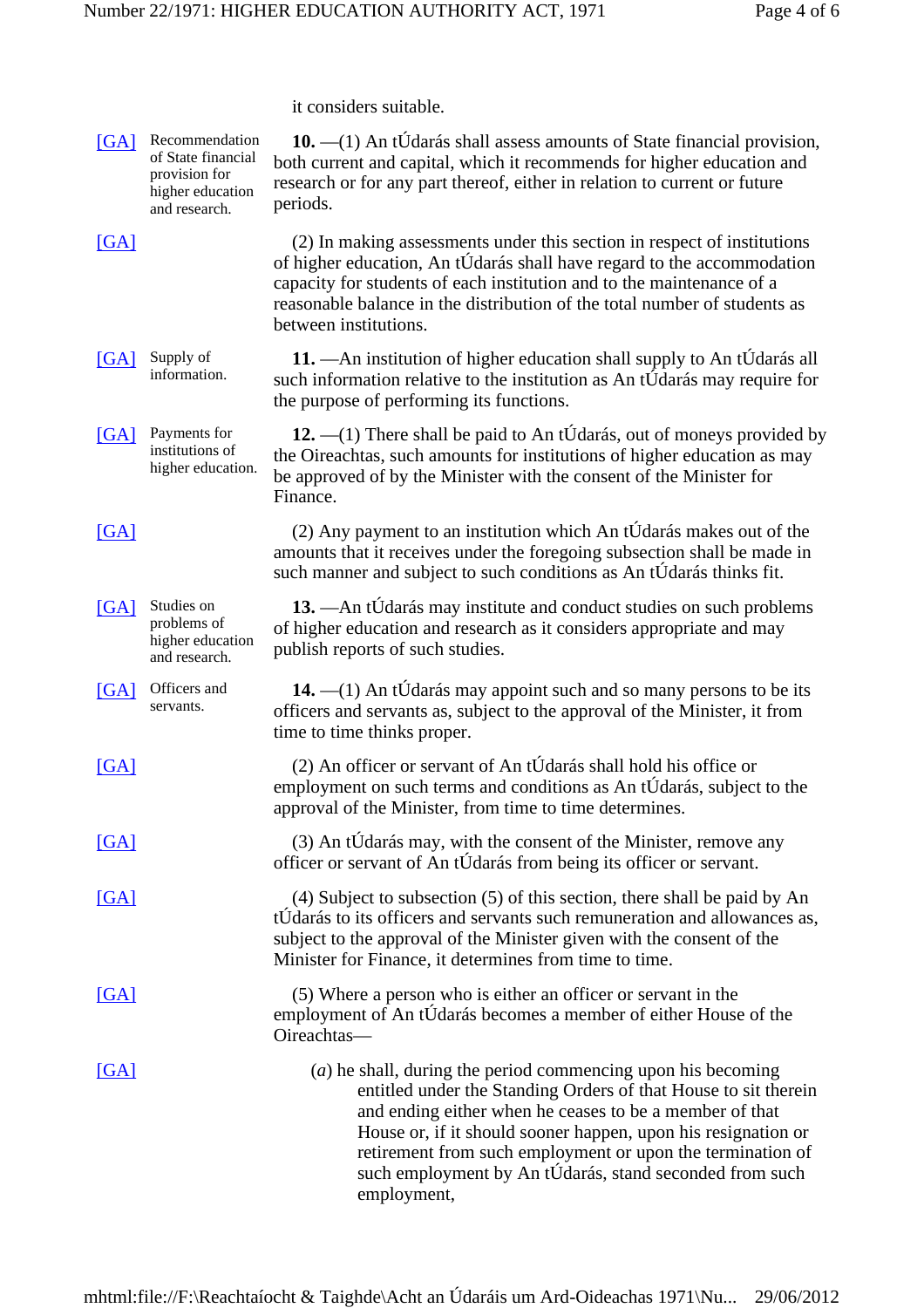| [GA]              |                                                | $(b)$ he shall not be paid by, or entitled to receive from, An tÚdarás<br>any remuneration or allowances in respect of that period,                                                                                                                                                                                                                                                                                                                                |
|-------------------|------------------------------------------------|--------------------------------------------------------------------------------------------------------------------------------------------------------------------------------------------------------------------------------------------------------------------------------------------------------------------------------------------------------------------------------------------------------------------------------------------------------------------|
| [GA]              |                                                | (c) he shall not be entitled to reckon the whole or any part of that<br>period for any benefits payable under any scheme under<br>section 15 of this Act.                                                                                                                                                                                                                                                                                                          |
| $\overline{[GA]}$ |                                                | (6) A person who is for the time being entitled under the Standing<br>Orders of either House of the Oireachtas to sit therein shall, while so<br>entitled, be disqualified from becoming an officer or servant of An<br>tÚdarás.                                                                                                                                                                                                                                   |
| $\mathsf{[GA]}$   | Superannuation<br>of officers and<br>servants. | 15. - (1) An tÚdarás shall prepare and submit to the Minister a<br>contributory scheme or schemes for the granting of pensions, gratuities<br>and other allowances on retirement to or in respect of its permanent staff.                                                                                                                                                                                                                                          |
| [GA]              |                                                | (2) Every such scheme shall fix the time and conditions of retirement<br>for all persons to or in respect of whom pensions, gratuities or allowances<br>on retirement are payable under the scheme, and different times and<br>conditions may be fixed in respect of different classes of persons.                                                                                                                                                                 |
| [GA]              |                                                | (3) An tÚdarás may at any time prepare and submit to the Minister a<br>scheme amending a scheme previously submitted and approved under this<br>section.                                                                                                                                                                                                                                                                                                           |
| [GA]              |                                                | (4) A scheme submitted to the Minister under this section shall, if<br>approved of by the Minister with the concurrence of the Minister for<br>Finance, be carried out by An tÚdarás in accordance with its terms.                                                                                                                                                                                                                                                 |
| [GA]              |                                                | (5) If any dispute arises as to the claim of any person to, or the amount<br>of, any pension, gratuity or allowance payable in pursuance of a scheme<br>under this section, such dispute shall be submitted to the Minister who<br>shall refer it to the Minister for Finance, whose decision shall be final.                                                                                                                                                      |
| [GA]              |                                                | (6) Every scheme submitted and approved of under this section shall be<br>laid before each House of the Oireachtas as soon as may be after it is<br>approved of and if either House, within the next twenty-one days on<br>which that House has sat after the scheme is laid before it, passes a<br>resolution annulling the scheme, the scheme shall be annulled<br>accordingly, but without prejudice to the validity of anything previously<br>done thereunder. |
| [GA]              | Advisory<br>committees and<br>persons.         | 16. $-(1)$ An tÚdarás may appoint a committee or person to advise it<br>on matters relating to its functions.                                                                                                                                                                                                                                                                                                                                                      |
| [GA]              |                                                | (2) A person appointed under this section to a committee or to advise<br>may be either a member of An tÚdarás or not a member and An tÚdarás<br>may, subject to the approval of the Minister given with the consent of the<br>Minister for Finance, pay him allowances for expenses and, if he is not a<br>member of An tÚdarás, fees.                                                                                                                             |
| [GA]              | Gifts.                                         | 17. - (1) An tÚdarás may accept gifts of money, land or other property<br>upon such trusts and conditions, if any, as may be specified by the donor.                                                                                                                                                                                                                                                                                                               |
| $\Gamma$ GA       |                                                | (2) An tÚdarás shall not accept a gift if the conditions attached by the<br>donor are inconsistent with the functions of An tÚdarás.                                                                                                                                                                                                                                                                                                                               |